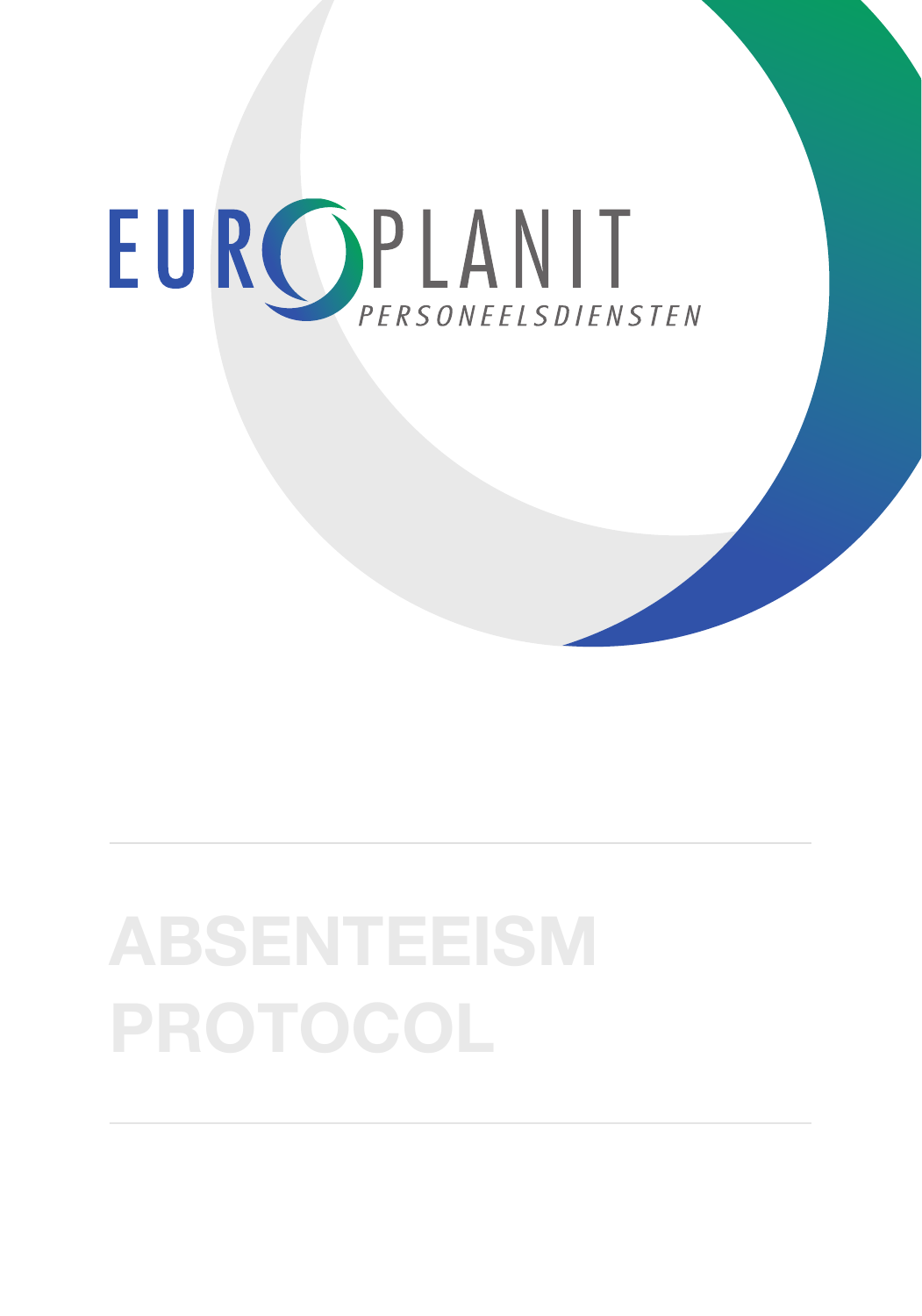# PLANIT ABSENTEEISM PROTOCOL

*WHAT IF YOU FALL ILL?*

### **Procedure for reporting in sick**

If you fall ill, you should report in sick to Euro Planit before 9am and to your direct supervisor at the user company before the start of the working day.

- All NL personnel must report in sick to Gerard: 0575-555518
- All EU personnel must report in sick to Urszula: 06-23507397

### **Contactability and address while ill**

If you fall ill, you should be contactable by Euro Planit so that we can find out how you are doing and what the expectations are in terms of your recovery. Therefore, when you report in sick you should also provide a telephone number on which you can be reached. If you are staying at a different address during your illness, please notify Euro Planit.

#### **Home visit**

It is important to us to know how you are doing if you are ill, so we will personally pay a home visit to you.

# **Payment of sick pay**

The amount of your sickness benefit will be determined based on your daily wage. The daily wage will be calculated by the Employee Insurance Agency (UWV). Sick pay will be paid by Euro Planit per period (4 weeks).

The amount of sick pay depends on the type of contract you have with Euro Planit.

Ҙ *Agency work employment contract with agency clause:* If you have an agency work employment contract with agency clause, the contract will end automatically and immediately on the first day of illness. There is no entitlement to continued payment of wages because there is no longer an employment relationship. However, as a sick employee you will be entitled to a sickness benefit. A two-day waiting period applies, during which you will not be entitled to sick pay. You will be entitled to at least 70% of your wage while you are ill and at least the minimum wage in the 1st year of illness. As set out in the Collective Labour Agreement for Temporary Agency Workers operated by

the Dutch Federation of Private Employment Agencies (ABU), you will be entitled to the statutory sickness benefit. This amounts to 20% in the first year of illness and 10% in the second year.

Ҙ *Agency work employment contract without agency clause:* If you have an agency work employment contract without agency clause, you will be entitled to 100% sick pay during the term of the contract. A one-day waiting period applies, during which you will not be entitled to sick pay. If your contract with Euro Planit ends during your illness, you will be covered by the safety net scheme. In that situation it is important that you report to the UWV as soon as possible as it will pay your sickness benefit. You will be entitled to at least 70% of your wage while you are ill and at least the minimum wage in the 1st year of illness.

Your contract will clearly state whether you have a contract with or without this clause.

# **Health and safety service**

Euro Planit has engaged 1-voud Werken & Gezondheid as its health and safety service. Through our health and safety service you will therefore receive an invitation to see the company doctor. Please note that an invitation to see the company doctor is not without obligation; you must attend this consultation. If you do not take up this invitation and you fail to attend the consultation, we will be obliged to pass on the costs of the consultation to you.

# **The Dutch Eligibility for Permanent Incapacity Benefit (Restrictions) Act**

The Dutch Eligibility for Permanent Incapacity Benefit (Restrictions) Act (Wet Verbetering Poortwachter) has been drawn up to reduce the number of employees on long-term sick leave. This law obliges the employer and the employee to work together to ensure that the sick employee can return to work as quickly and as responsibly as possible. This law sets out the obligations for the employer and the employee. We expect you as the employee to take an active approach and to use your initiative in this mandatory re-integration process, with the ultimate goal of returning to work.